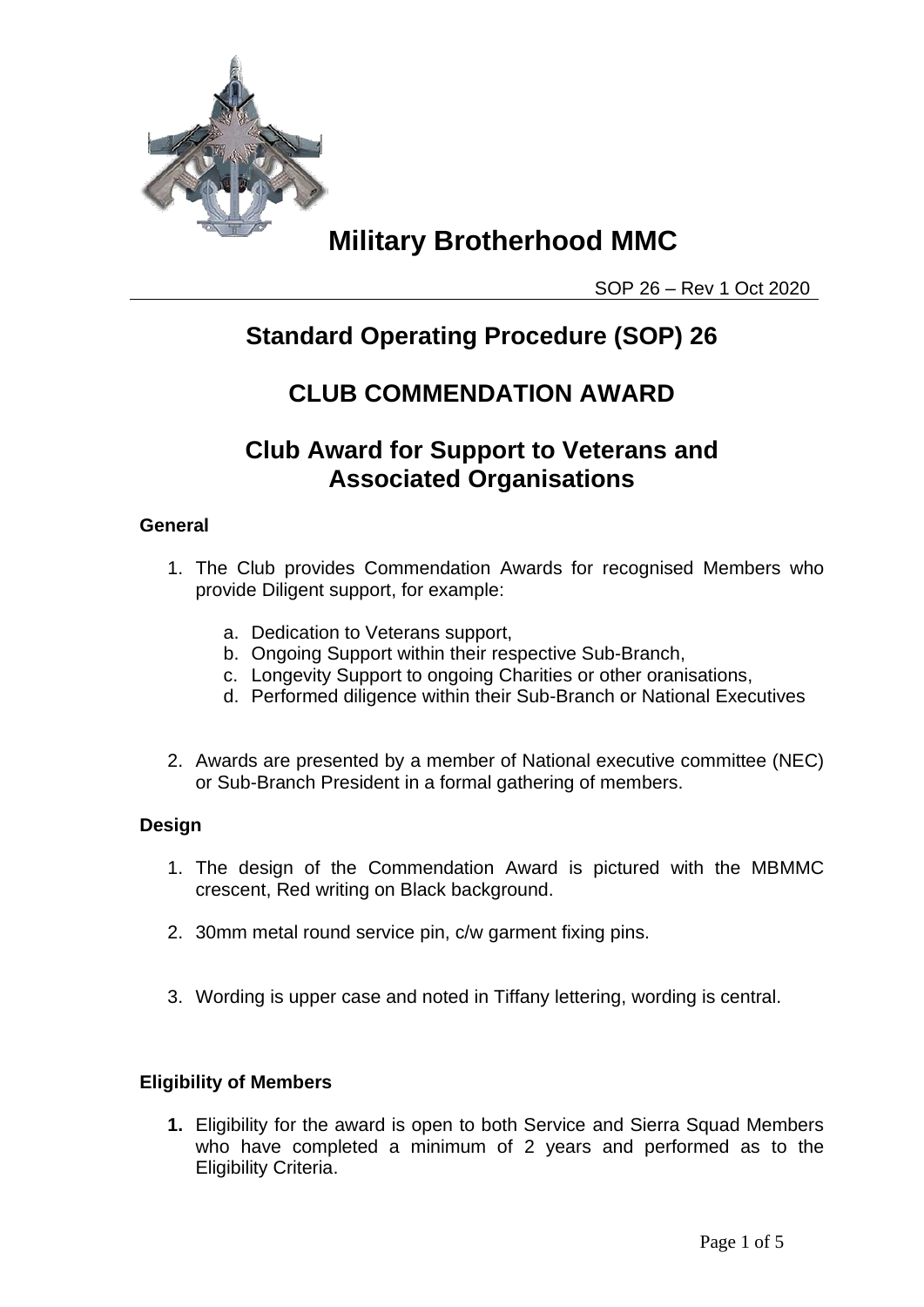

SOP 26 – Rev 1 Oct 2020



- a. Veteran Support
	- i. Assist Veterans within the Sub-Branch
	- ii. Assistance to Veterans external to Sub-Branch
- b. Support within Sub-Branch
	- i. Assistance with new members
	- ii. Always on rides
	- iii. Always at meetings
	- iv. Assistance with existing members
	- v. Assistance with other ESO's or VAC branches
- c. Supports Charities or other oranisations
	- i. Continued service in supporting Charities or other oranisations
	- ii. Spends time to support Charities or other oranisations
	- iii. Performs fund raisers
	- iv. Supports charitable projects and programs
- d. Diligence support of Sub-Branch or National Executives
	- i. Continued service supporting Sub-Branch or National
	- ii. Assists with rides and programs and projects
	- iii. Supporting veterans
	- iv. Spends own time to assist others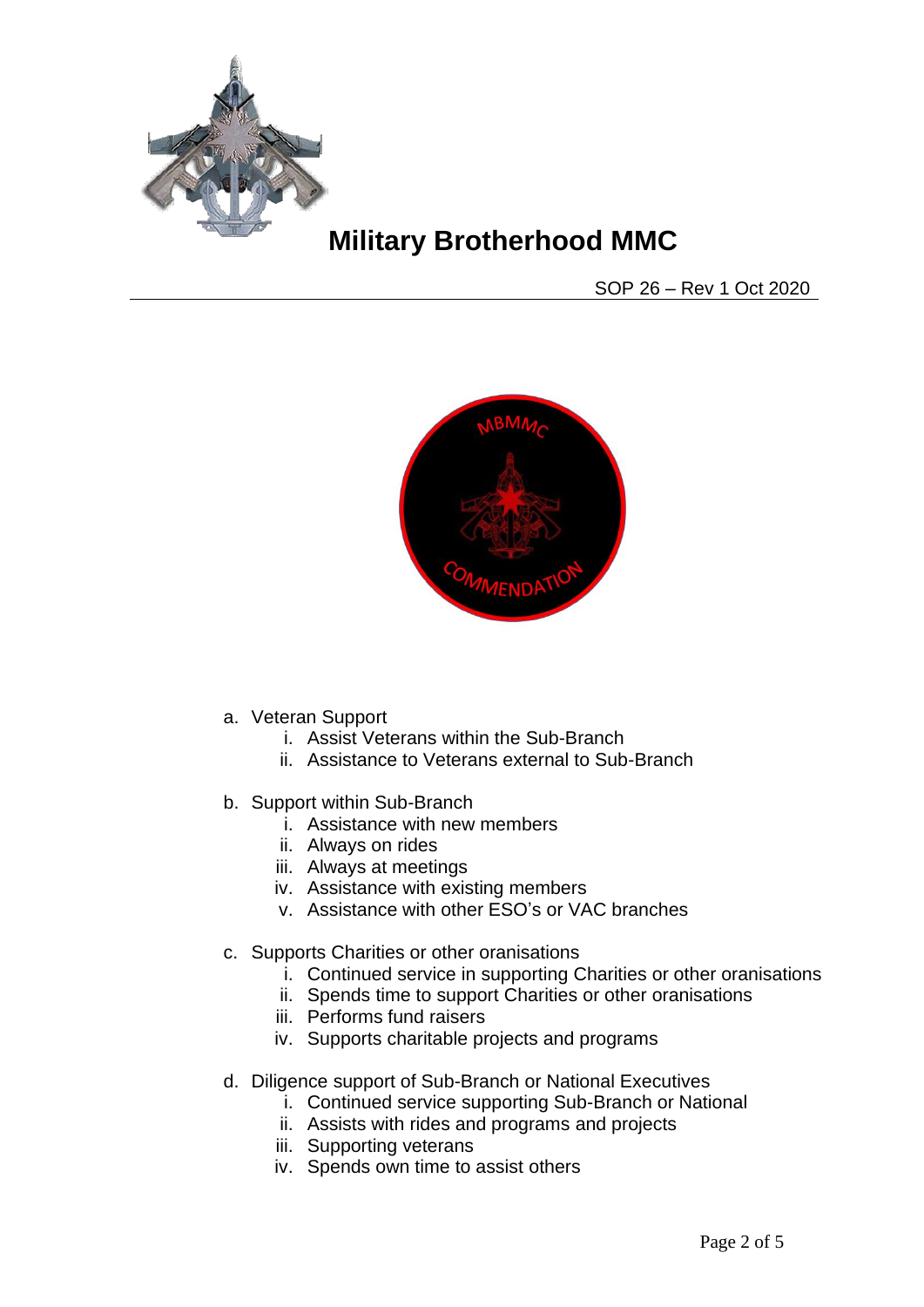

SOP 26 – Rev 1 Oct 2020

- v. Continued availability
- 2. Members can Nominate a Service or Sierra Squad Member for the award, based on the nominated Member fulfilling the criteria.
- 3. Sub-Branch Executives and Members vote on nomination. If passed by majority vote them application to be forwarded to NEC.

#### **Nomination Process**

- 1. Each Sub-Branch, through a General Meeting with a quorum of their Sub-Branch members, can vote for the nomination of a member and if accepted must complete the Nomination Form at Annex A and have it presented through the State President whom presents to the NEC.
	- a. One form per member nomination only
	- b. Word documents can be added if additional required
- 2. Sub-Branch Executives, through a general Meeting of their members can present nominations. All nominations will be consolidated by and actioned by the NEC.

#### **Wearing of Award**

1. The Award is to be worn on the right-hand side of the vest, immediately above the AKA Patch.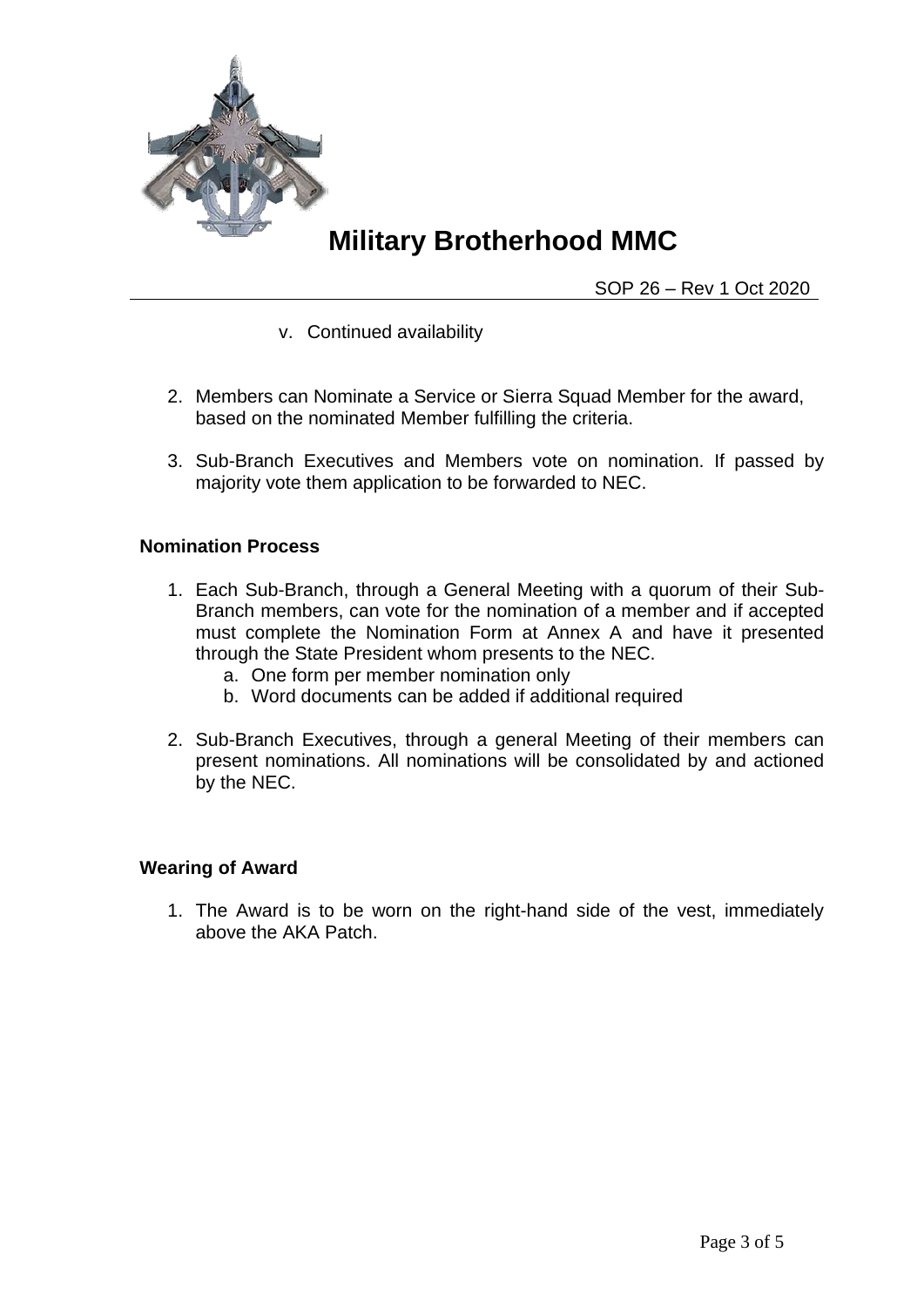

SOP 26 – Rev 1 Oct 2020

Annex A to SOP 23 Sub-Branch Submission form

| <b>Member Nomination</b><br><b>Full Name</b>         | Sub-Branch &<br><b>AKA</b> | <b>Criteria Fulfilled</b> |
|------------------------------------------------------|----------------------------|---------------------------|
|                                                      |                            |                           |
| Sub- Branch President - Member feedback and comments |                            |                           |
|                                                      |                            |                           |
|                                                      |                            |                           |
|                                                      |                            |                           |
|                                                      |                            |                           |
|                                                      |                            |                           |
|                                                      |                            |                           |
|                                                      |                            |                           |

### **Nomination(s) are authorised by:**

Sub-Branch - President\_\_\_\_\_\_\_\_\_\_\_\_\_\_\_\_\_\_\_\_\_\_\_\_\_\_\_\_\_\_\_\_\_\_\_\_\_\_\_\_\_\_\_\_\_\_\_

Sign (AKA) \_\_\_\_\_\_\_\_\_\_\_\_\_\_\_\_\_\_\_\_\_\_\_\_\_\_\_\_\_\_\_\_\_\_\_\_\_\_\_\_

Date\_\_\_\_\_\_\_\_\_\_\_\_\_\_\_\_\_\_\_\_\_\_\_\_